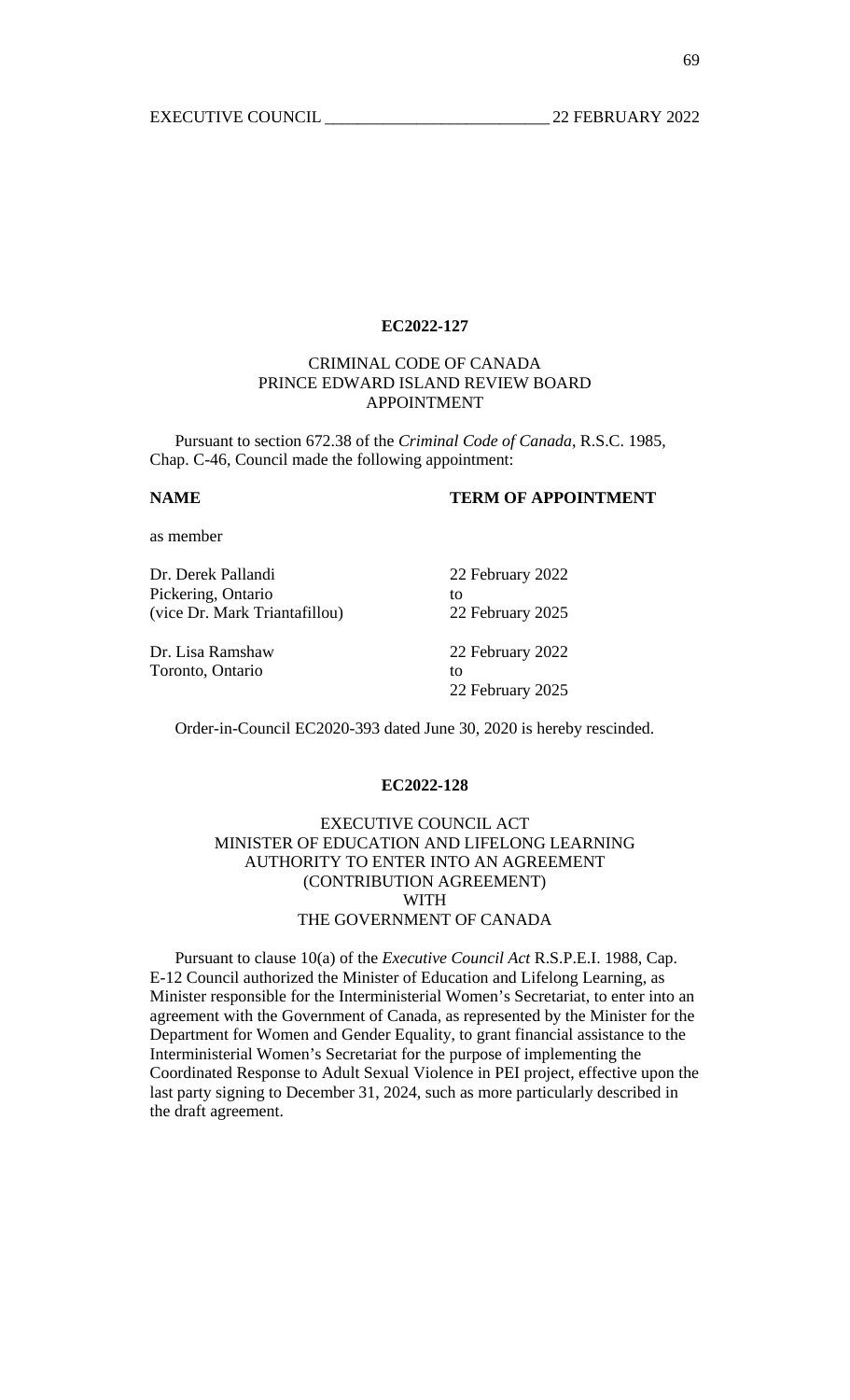## EXECUTIVE COUNCIL ACT MINISTER OF ENVIRONMENT, ENERGY AND CLIMATE ACTION AUTHORITY TO ENTER INTO AN AGREEMENT (CONTRIBUTION AGREEMENT RE: SPECIES AT RISK PARTNERSHIP ON AGRICULTURAL LANDS PROGRAM) WITH THE GOVERNMENT OF CANADA

 Pursuant to clause 10(a) of the *Executive Council Act* R.S.P.E.I. 1988, Cap. E-12 Council authorized the Minister of Environment, Energy and Climate Action to enter into an agreement with the Government of Canada, as represented by the Minister of Environment and Climate Change, for funding towards a project to conserve bobolink, effective upon the date of last signature to March 31, 2023, such as more particularly described in the draft agreement.

#### **EC2022-130**

## EXECUTIVE COUNCIL ACT MINISTER OF ENVIRONMENT, ENERGY AND CLIMATE ACTION AUTHORITY TO ENTER INTO AN AGREEMENT (CONTRIBUTIONS IN SUPPORT OF CLEAN FUELS, TRANSPORTATION AND INDUSTRY ZERO EMISSION VEHICLE INFRASTRUCTURE PROGRAM NON-REPAYABLE CONTRIBUTION AGREEMENT) WITH THE GOVERNMENT OF CANADA

 Pursuant to clause 10(a) of the *Executive Council Act* R.S.P.E.I. 1988, Cap. E-12 Council authorized the Minister of Environment, Energy and Climate Action to enter into an agreement with the Government of Canada, as represented by the Minister of Natural Resources, to set the terms and conditions for the funding of the PEI Electric Vehicle Charging Funding Initiative project, effective upon signing by both parties to December 31, 2023, such as more particularly described in the draft agreement.

#### **EC2022-131**

# EXECUTIVE COUNCIL ACT MINISTER OF HEALTH AND WELLNESS AUTHORITY TO ENTER INTO AN AGREEMENT (IMMUNIZATION PARTNERSHIP FUND GRANT AGREEMENT) WITH THE GOVERNMENT OF CANADA

 Pursuant to clause 10(a) of the *Executive Council Act* R.S.P.E.I. 1988, Cap. E-12 Council authorized the Minister of Health and Wellness to enter into an agreement with the Government of Canada, as represented by the Minister of Health, through the Public Health Agency of Canada to set out the terms and conditions for funding for the Enhancement of Provincial Vaccination Registry – PEI project, for the period April 1, 2021 to March 31, 2023, such as more particularly described in the draft agreement.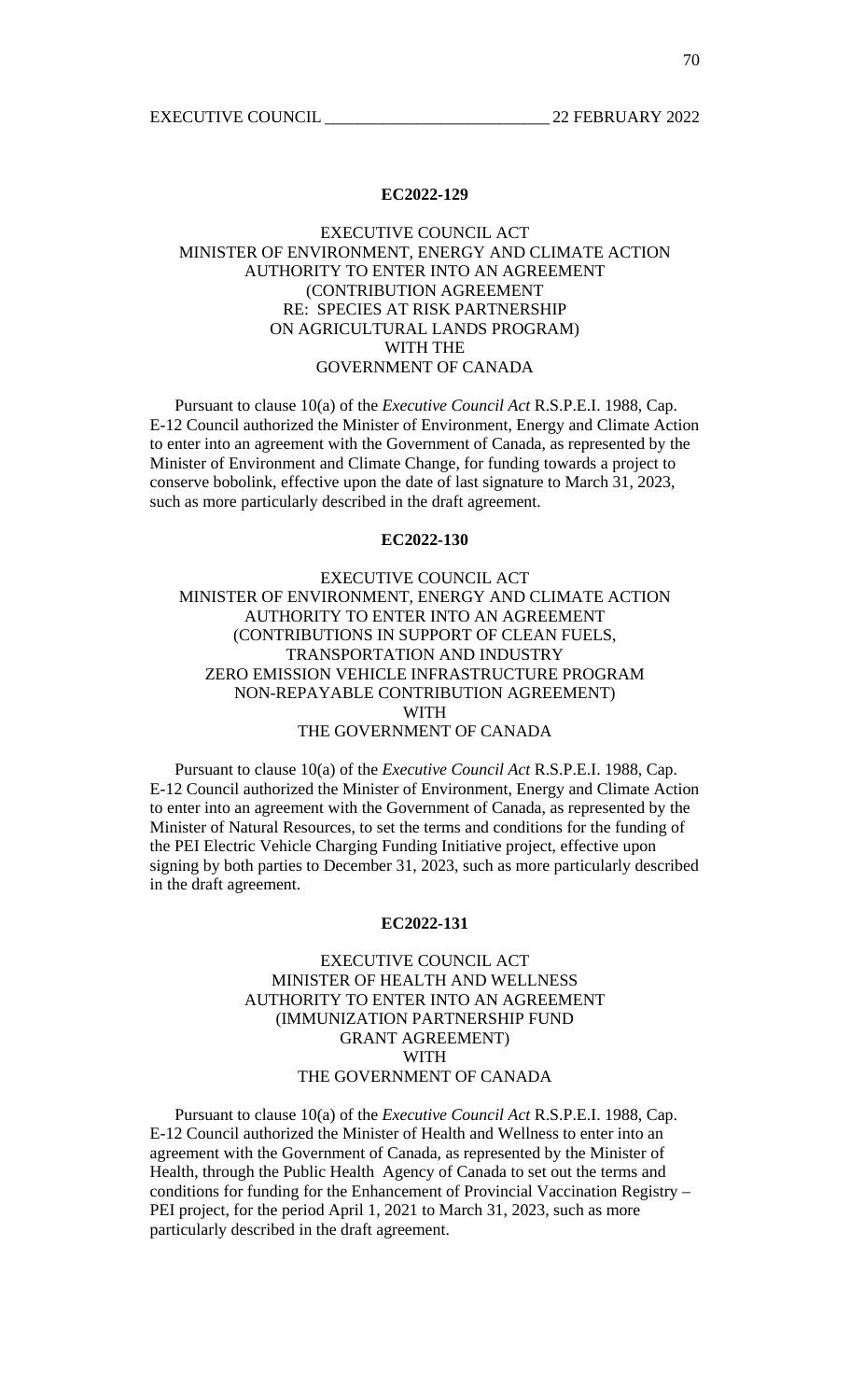#### EXECUTIVE COUNCIL ACT MINISTER OF HEALTH AND WELLNESS AUTHORITY TO ENTER INTO AN AGREEMENT (INTERCHANGE CANADA LETTER OF AGREEMENT) WITH STATISTICS CANADA

 Pursuant to clause 10(a) of the *Executive Council Act* R.S.P.E.I. 1988, Cap. E-12 Council authorized the Minister of Health and Wellness to enter into a Letter of Agreement with Statistics Canada, to set out the terms and conditions covering the assignment of employees from Statistics Canada to the Government of Prince Edward Island, to perform the duties of contact tracing for members of the public affected by COVID-19, for the period January 24, 2022 to March 31, 2022, such as more particularly described in the draft agreement.

#### **EC2022-133**

## EXECUTIVE COUNCIL ACT MINISTER OF JUSTICE AND PUBLIC SAFETY AND ATTORNEY GENERAL AUTHORITY TO ENTER INTO AN AGREEMENT (CANADA'S VICTIMS FUND PROJECT FUNDING AGREEMENT – AMENDMENT NO. 1) WITH THE GOVERNMENT OF CANADA

 Pursuant to clause 10(a) of the *Executive Council Act* R.S.P.E.I. 1988, Cap. E-12 Council authorized the Minister of Justice and Public Safety and Attorney General to enter into an amended agreement with the Government of Canada, as represented by the Minister of Justice and Attorney General of Canada, to set out the terms and conditions for project funding pursuant to the Canada's Victims Fund for "Improving Access to Justice Services for Victims of Crime in PEI", such as more particularly described in the draft agreement.

#### **EC2022-134**

# EXECUTIVE COUNCIL ACT MINISTER OF JUSTICE AND PUBLIC SAFETY AND ATTORNEY GENERAL AUTHORITY TO ENTER INTO AN AGREEMENT (FUNDING AGREEMENT JUSTICE PARTNERSHIP AND INNOVATION PROGRAM) WITH THE GOVERNMENT OF CANADA

 Pursuant to clause 10(a) of the *Executive Council Act* R.S.P.E.I. 1988, Cap. E-12 Council authorized the Minister of Justice and Public Safety and Attorney General to enter into an agreement with the Government of Canada, as represented by the Minister of Justice and Attorney General to set out the provisions under which Canada grants a contribution to Prince Edward Island for the costs associated with the project entitled Emergency Protection Order Systemic Process Review, for the period January 3, 2022 to March 31, 2023, such as more particularly described in the draft agreement.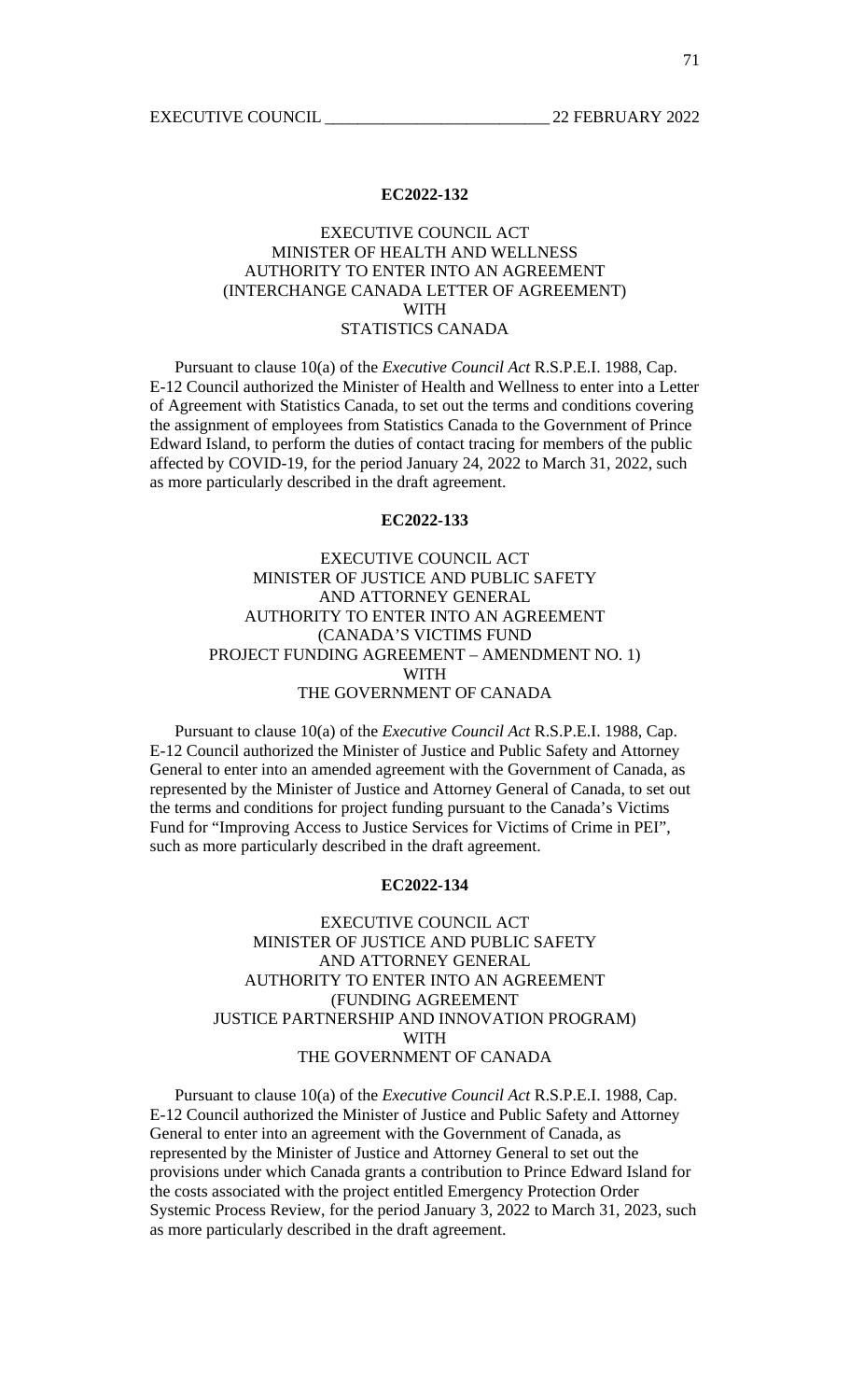### PRINCE EDWARD ISLAND LANDS PROTECTION ACT PETITION TO ACQUIRE A LAND HOLDING 101709 P.E.I. INC. (APPROVAL)

 Pursuant to section 5 and section 9 of the *Prince Edward Island Lands Protection Act* R.S.P.E.I. 1988, Cap. L-5 Council granted permission to 101709 P.E.I. Inc. of Stratford, Prince Edward Island to acquire an interest, by way of share purchases, in a land holding of approximately one hundred and twenty decimal two five (120.25) acres of land at Church Road, Lot 40; Riverton, Lot 52; and Alma, Lot 63; all in Kings County, Province of Prince Edward Island, being acquired from Gerald Morrissey and the Estate of Wayne MacLeod, both of Stratford, Prince Edward Island PROVIDED THAT the said real property is identified for non-development use pursuant to the Land Identification Regulations (EC606/95) made under the said Act.

#### **EC2022-136**

# PRINCE EDWARD ISLAND LANDS PROTECTION ACT PETITION TO ACQUIRE A LAND HOLDING 101709 P.E.I. INC. (APPROVAL)

 Pursuant to section 5 and section 9 of the *Prince Edward Island Lands Protection Act* R.S.P.E.I. 1988, Cap. L-5 Council granted permission to 101709 P.E.I. Inc. of Stratford, Prince Edward Island to acquire a land holding of approximately one hundred and fifty (150) acres of land at Milltown Cross, Lot 61, Kings County, Province of Prince Edward Island, being acquired from the Estate of Wayne MacLeod of Stratford, Prince Edward Island PROVIDED THAT the said real property is identified for non-development use pursuant to the Land Identification Regulations (EC606/95) made under the said Act.

#### **EC2022-137**

# PRINCE EDWARD ISLAND LANDS PROTECTION ACT PETITION TO ACQUIRE A LAND HOLDING 102338 P.E.I. INC. (APPROVAL)

 Pursuant to section 5 of the *Prince Edward Island Lands Protection Act* R.S.P.E.I. 1988, Cap. L-5 Council granted permission to 102338 P.E.I. Inc. of Cornwall, Prince Edward Island to acquire a land holding of approximately seventeen decimal five five (17.55) acres of land at Cornwall, Lot 32, Queens County, Province of Prince Edward Island, being acquired from Ann Campbell and Michael Cambpell, both of Ottawa, Ontario.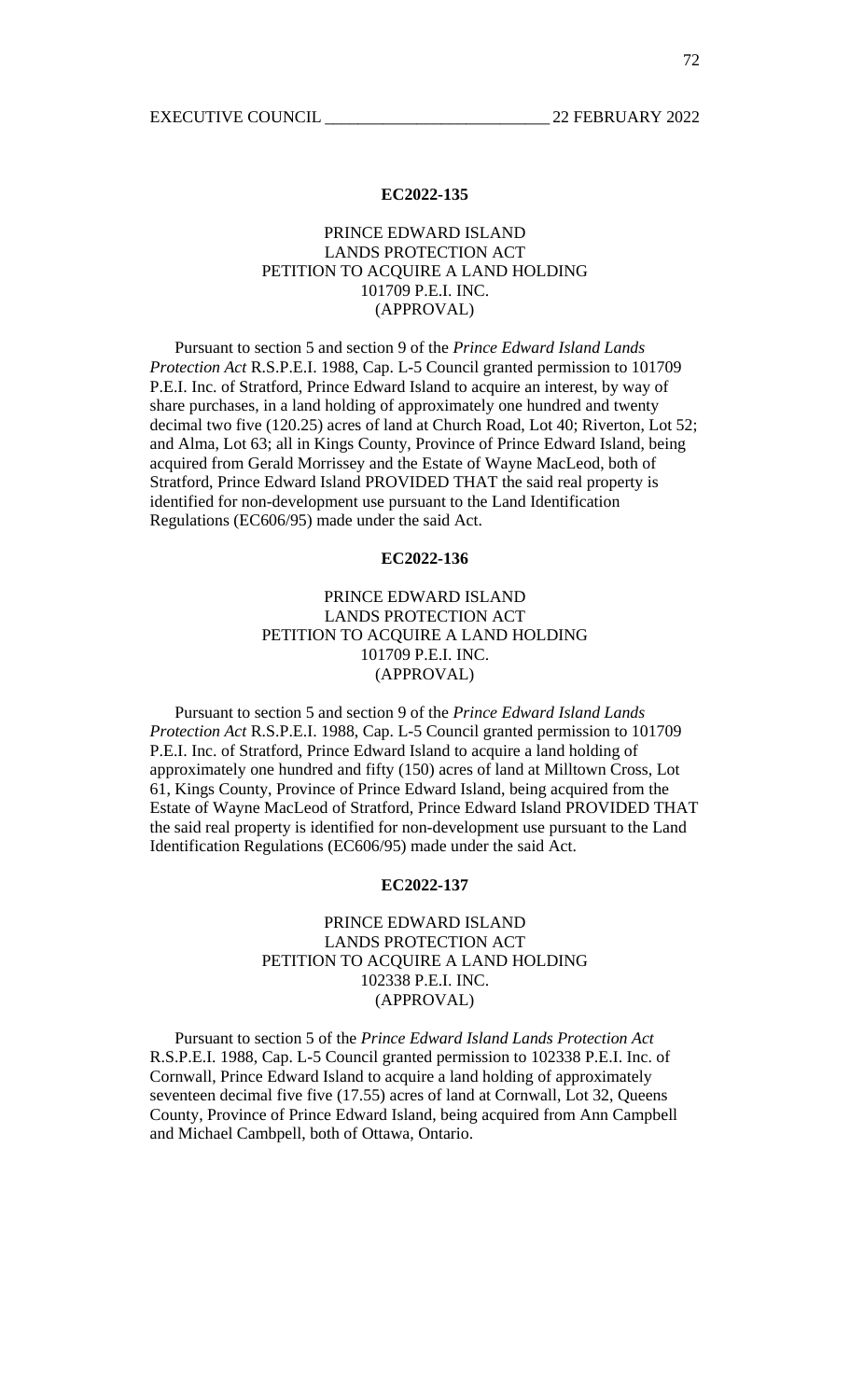## PRINCE EDWARD ISLAND LANDS PROTECTION ACT PETITION TO ACQUIRE A LAND HOLDING 102814 P.E.I. INC. (APPROVAL)

 Pursuant to section 5 and section 9 of the *Prince Edward Island Lands Protection Act* R.S.P.E.I. 1988, Cap. L-5 Council granted permission to 102814 P.E.I. Inc. of Darnley, Prince Edward Island to acquire an interest, by way of share purchase, in a land holding of approximately eight hundred and sixty decimal seven eight (860.78) acres of land at Darnley, Lot 18; New Annan, Lot 19; Prince County; and Burlington, Irishtown and Sea View, all in Lot 20, Queens County, Province of Prince Edward Island, being acquired from Myles Hickey, Cheryl Hickey, Gary Hickey and Maria Hickey, all of Darnley, Prince Edward Island PROVIDED THAT the said real property is identified for non-development use pursuant to the Land Identification Regulations (EC606/95) made under the said Act.

#### **EC2022-139**

# PRINCE EDWARD ISLAND LANDS PROTECTION ACT PETITION TO ACQUIRE A LAND HOLDING 102820 P.E.I. INC. (APPROVAL)

 Pursuant to section 5 of the *Prince Edward Island Lands Protection Act* R.S.P.E.I. 1988, Cap. L-5 Council granted permission to 102820 P.E.I. Inc. of Charlottetown, Prince Edward Island to acquire a land holding of approximately sixty-one decimal seven two (61.72) acres of land at Cornwall, Lot 32, Queens County, Province of Prince Edward Island, being acquired from Derrick Scott and Glenn Scott, both of Cornwall, Prince Edward Island.

#### **EC2022-140**

# PRINCE EDWARD ISLAND LANDS PROTECTION ACT PETITION TO ACQUIRE A LAND HOLDING BEVAN ENTERPRISES INC. (APPROVAL)

 Pursuant to section 5 of the *Prince Edward Island Lands Protection Act* R.S.P.E.I. 1988, Cap. L-5 Council granted permission to Bevan Enterprises Inc. of Charlottetown, Prince Edward Island to acquire a land holding of approximately one decimal five five (1.55) acres of land at Charlottetown, Queens County, Province of Prince Edward Island, being acquired from Morris Holdings Ltd. of Charlottetown, Prince Edward Island.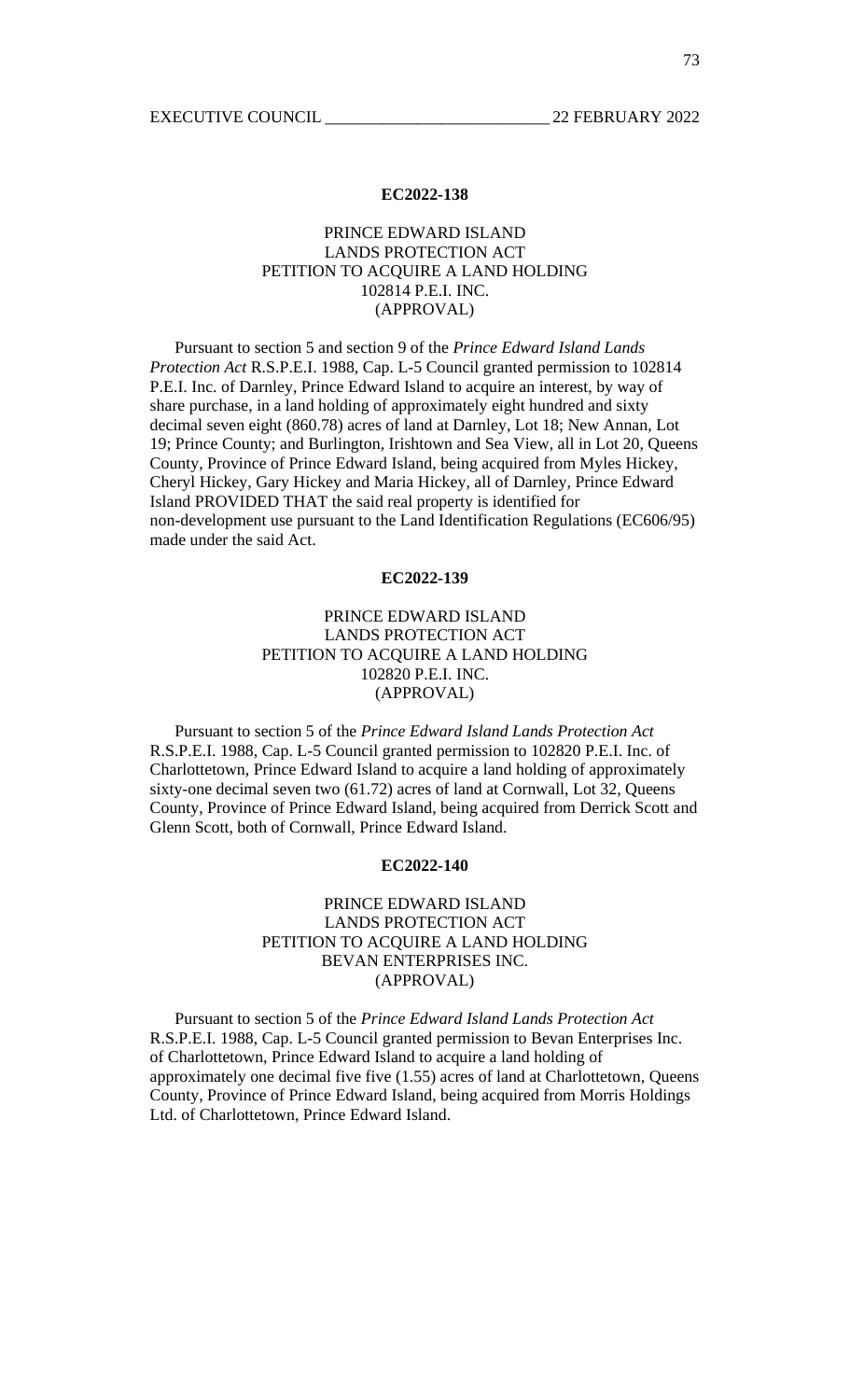## PRINCE EDWARD ISLAND LANDS PROTECTION ACT PETITION TO ACQUIRE A LAND HOLDING CAMCO INCORPORATED (APPROVAL)

 Pursuant to section 5 of the *Prince Edward Island Lands Protection Act* R.S.P.E.I. 1988, Cap. L-5 Council granted permission to CAMCO Incorporated of Charlottetown, Prince Edward Island to acquire a land holding of approximately fifty-seven decimal eight two (57.82) acres of land at Summerside, Lot 17, Prince County, Province of Prince Edward Island, being acquired from William S. Linkletter and Emily Roberta Linkletter, both of Bolton, Ontario.

#### **EC2022-142**

# PRINCE EDWARD ISLAND LANDS PROTECTION ACT PETITION TO ACQUIRE A LAND HOLDING FRANCOIS FISHING LTD. (APPROVAL)

 Pursuant to section 5 of the *Prince Edward Island Lands Protection Act* R.S.P.E.I. 1988, Cap. L-5 Council granted permission to Francois Fishing Ltd. of Richmond, British Columbia to acquire a land holding of approximately one decimal zero seven (1.07) acres of land at Grand River, Lot 14, Prince County, Province of Prince Edward Island, being acquired from Cackleberry Farm Store Ltd. of Grand River, Prince Edward Island.

#### **EC2022-143**

# PRINCE EDWARD ISLAND LANDS PROTECTION ACT PETITION TO ACQUIRE A LAND HOLDING GP DEVELOPMENTS INC. (APPROVAL)

 Pursuant to section 5 and section 9 of the *Prince Edward Island Lands Protection Act* R.S.P.E.I. 1988, Cap. L-5 Council granted permission to GP Developments Inc. of Kensington, Prince Edward Island to acquire a land holding of approximately forty-seven decimal seven (47.7) acres of land at Kensington, Lot 19, Prince County, Province of Prince Edward Island, being acquired from Myles Hickey and Gary Hickey, both of Darnley, Prince Edward Island PROVIDED THAT the said real property is identified for non-development use pursuant to the Land Identification Regulations (EC606/95) made under the said Act.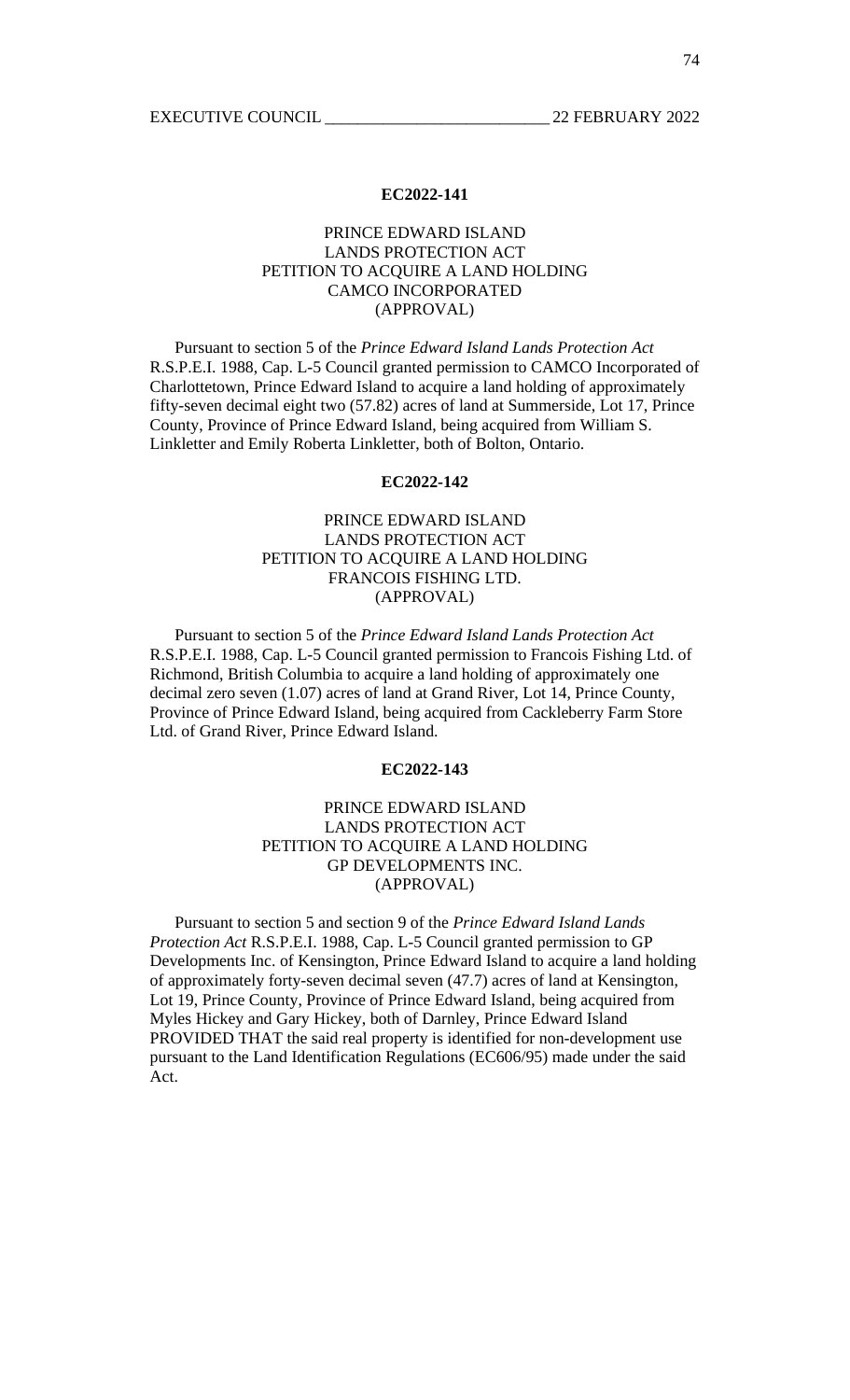## PRINCE EDWARD ISLAND LANDS PROTECTION ACT PETITION TO ACQUIRE A LAND HOLDING GREAT ENLIGHTENMENT BUDDHIST INSTITUTE SOCIETY (APPROVAL)

 Pursuant to section 5 of the *Prince Edward Island Lands Protection Act* R.S.P.E.I. 1988, Cap. L-5 Council granted permission to Great Enlightenment Buddhist Institute Society of Montague, Prince Edward Island to acquire a land holding of approximately two decimal four one (2.41) acres of land at Heatherdale, Lot 59, Kings County, Province of Prince Edward Island, being acquired from Frank Lava of Heatherdale, Prince Edward Island.

#### **EC2022-145**

# PRINCE EDWARD ISLAND LANDS PROTECTION ACT PETITION TO ACQUIRE A LAND HOLDING HARDY FARMS (APPROVAL)

 Pursuant to section 5 and section 9 of the *Prince Edward Island Lands Protection Act* R.S.P.E.I. 1988, Cap. L-5 Council granted permission to Hardy Farms of Kingston, Prince Edward Island to acquire a land holding of approximately forty-seven decimal eight seven (47.87) acres of land at Searletown, Lot 27, Prince County, Province of Prince Edward Island, being acquired from Dana Platts of Albany, Prince Edward Island PROVIDED THAT the said real property is identified for non-development use pursuant to the Land Identification Regulations (EC606/95) made under the said Act.

#### **EC2022-146**

# PRINCE EDWARD ISLAND LANDS PROTECTION ACT PETITION TO ACQUIRE A LAND HOLDING MACPHEE'S CUSTOM MARINE INC. (APPROVAL)

 Pursuant to section 5 of the *Prince Edward Island Lands Protection Act* R.S.P.E.I. 1988, Cap. L-5 Council granted permission to MacPhee's Custom Marine Inc. of Souris, Prince Edward Island to acquire a land holding of approximately one decimal two nine (1.29) acres of land at Kingsboro, Lot 47, Kings County, Province of Prince Edward Island, being acquired from Richard Ching of Kingsboro, Prince Edward Island.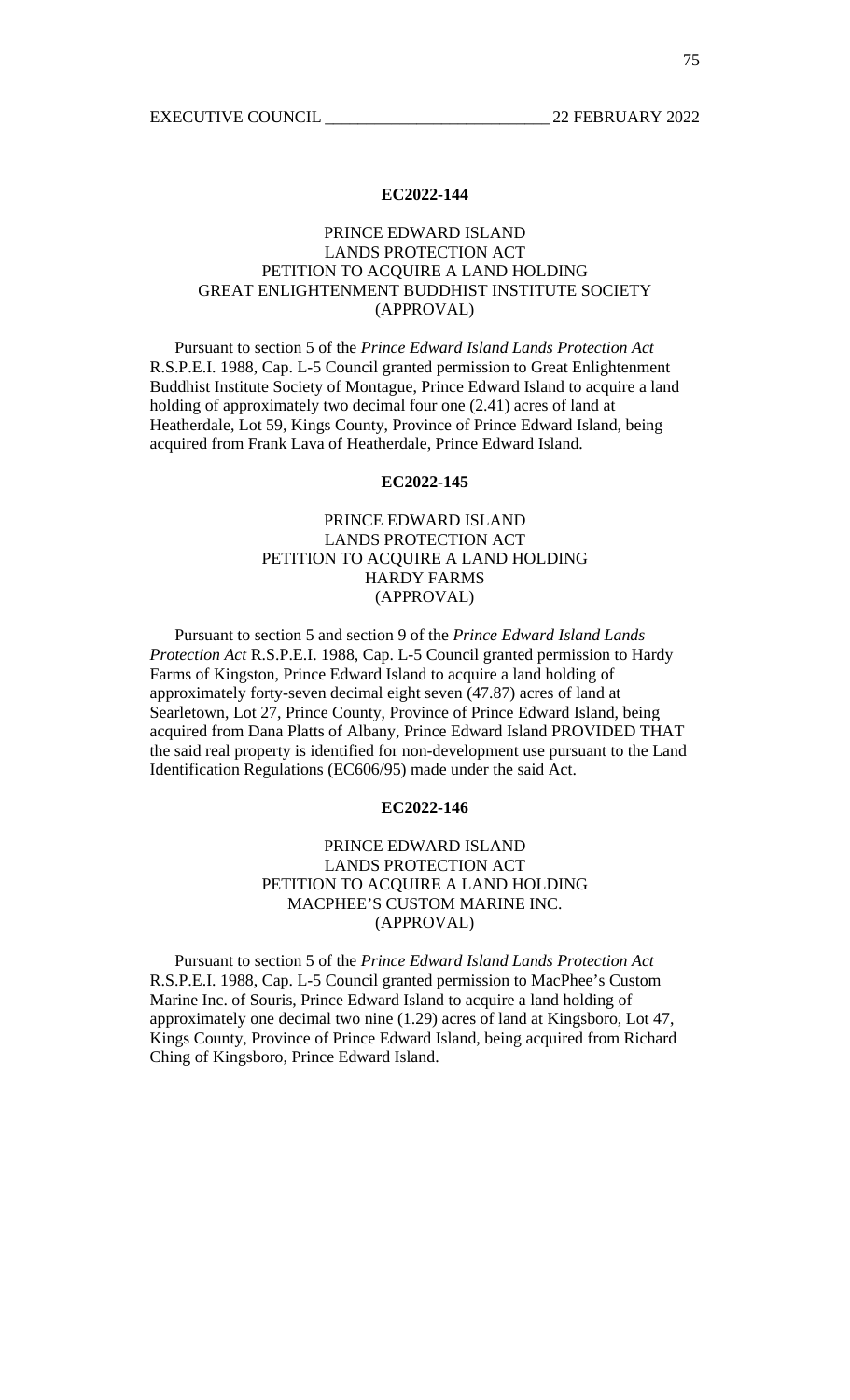## PRINCE EDWARD ISLAND LANDS PROTECTION ACT PETITION TO ACQUIRE A LAND HOLDING NATURE CONSERVANCY OF CANADA (APPROVAL)

 Pursuant to section 5 and section 9 of the *Prince Edward Island Lands Protection Act* R.S.P.E.I. 1988, Cap. L-5 Council granted permission to Nature Conservancy of Canada of Toronto, Ontario to acquire a land holding of approximately thirty-five (35) acres of land at Five Houses and Goose River, both in Lot 42, Kings County, Province of Prince Edward Island, being acquired from Peter Heydon and Janet Heydon, both of Souris, Prince Edward Island PROVIDED THAT the said real property is identified for non-development use pursuant to the Land Identification Regulations (EC606/95) made under the said Act.

#### **EC2022-148**

# PRINCE EDWARD ISLAND LANDS PROTECTION ACT PETITION TO ACQUIRE A LAND HOLDING SUNNYSIDE FARMS INC. (APPROVAL)

 Pursuant to section 5 of the *Prince Edward Island Lands Protection Act* R.S.P.E.I. 1988, Cap. L-5 Council granted permission to Sunnyside Farms Inc. of Grand River, Prince Edward Island to acquire a land holding of approximately one decimal zero seven (1.07) acres of land at Grand River, Lot 14, Prince County, Province of Prince Edward Island, being acquired from Francois Fishing Ltd. of Summerside, Prince Edward Island.

#### **EC2022-149**

# PRINCE EDWARD ISLAND LANDS PROTECTION ACT PETITION TO ACQUIRE A LAND HOLDING URBAINVILLE FARMS LTD. (APPROVAL)

 Pursuant to section 5 of the *Prince Edward Island Lands Protection Act* R.S.P.E.I. 1988, Cap. L-5 Council granted permission to Urbainville Farms Ltd. of Wellington, Prince Edward Island to acquire a land holding of approximately zero decimal nine two (0.92) acres of land at Wellington Centre, Lot 16, Prince County, Province of Prince Edward Island, being acquired from F. A. Barry Ltd. of Wellington, Prince Edward Island.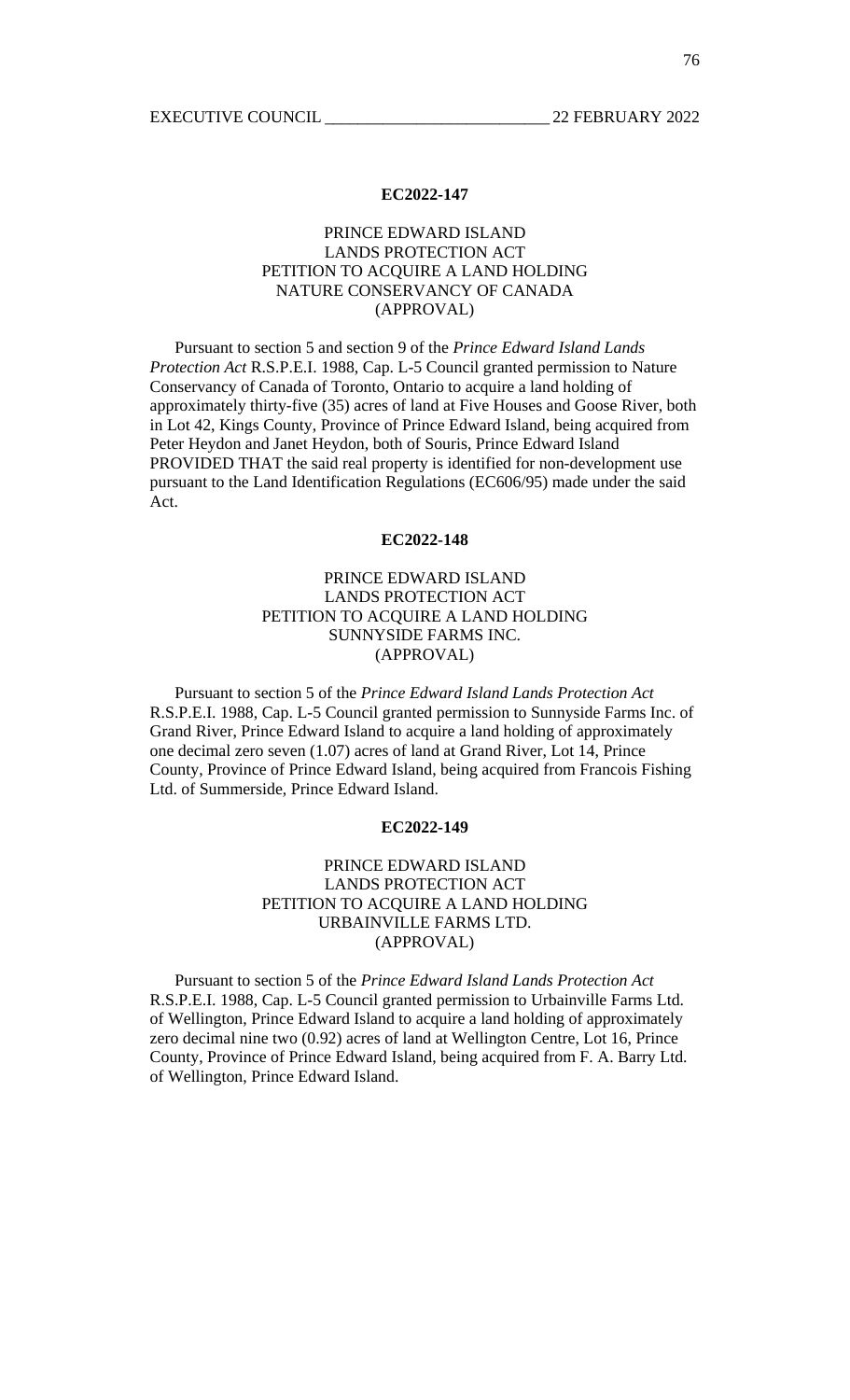## PRINCE EDWARD ISLAND LANDS PROTECTION ACT PETITION TO ACQUIRE A LAND HOLDING URBAINVILLE FARMS LTD. (APPROVAL)

 Pursuant to section 5 and section 9 of the *Prince Edward Island Lands Protection Act* R.S.P.E.I. 1988, Cap. L-5 Council granted permission to Urbainville Farms Ltd. of Wellington, Prince Edward Island to acquire a land holding of approximately seventy-seven decimal six five (77.65) acres of land at Wellington Centre, Lot 16, Prince County, Province of Prince Edward Island, being acquired from Francis (Frank) Alexis Barry and Lori Colborne Barry, both of Wellington, Prince Edward Island PROVIDED THAT the said real property is identified for non-development use pursuant to the Land Identification Regulations (EC606/95) made under the said Act.

#### **EC2022-151**

# PRINCE EDWARD ISLAND LANDS PROTECTION ACT APPLICATION TO LEASE LAND HICKEY FARMS LIMITED (TO RESCIND)

 Council, having under consideration Order-in-Council EC2016-408 of June 28, 2016, rescinded the said Order, thus rescinding permission for Hickey Farms Limited of Kensington, Prince Edward Island to acquire, by lease, an interest in a land holding or land holdings of up to one thousand six hundred (1,600) acres of land as part of the said corporation's aggregate land holdings. THIS RESCISION IS GRANTED ON THE CONDITION THAT 102814 P.E.I. Inc. acquires the shares of Hickey Farms Limited.

#### **EC2022-152**

#### PRINCE EDWARD ISLAND LANDS PROTECTION ACT PETITION TO ACQUIRE A LAND HOLDING FLORIAN HAGMANN AND SHARON HAGMANN (APPROVAL)

 Pursuant to section 4 of the *Prince Edward Island Lands Protection Act* R.S.P.E.I. 1988, Cap. L-5 Council granted permission to Florian Hagmann and Sharon Hagmann, both of Birch Hills, Saskatchewan to acquire a land holding of approximately four decimal eight eight (4.88) acres of land at Darnley, Lot 18, Prince County, Province of Prince Edward Island, being acquired from Myles Hickey, Gary Hickey and Marsha Nettle, all of Darnley, Prince Edward Island.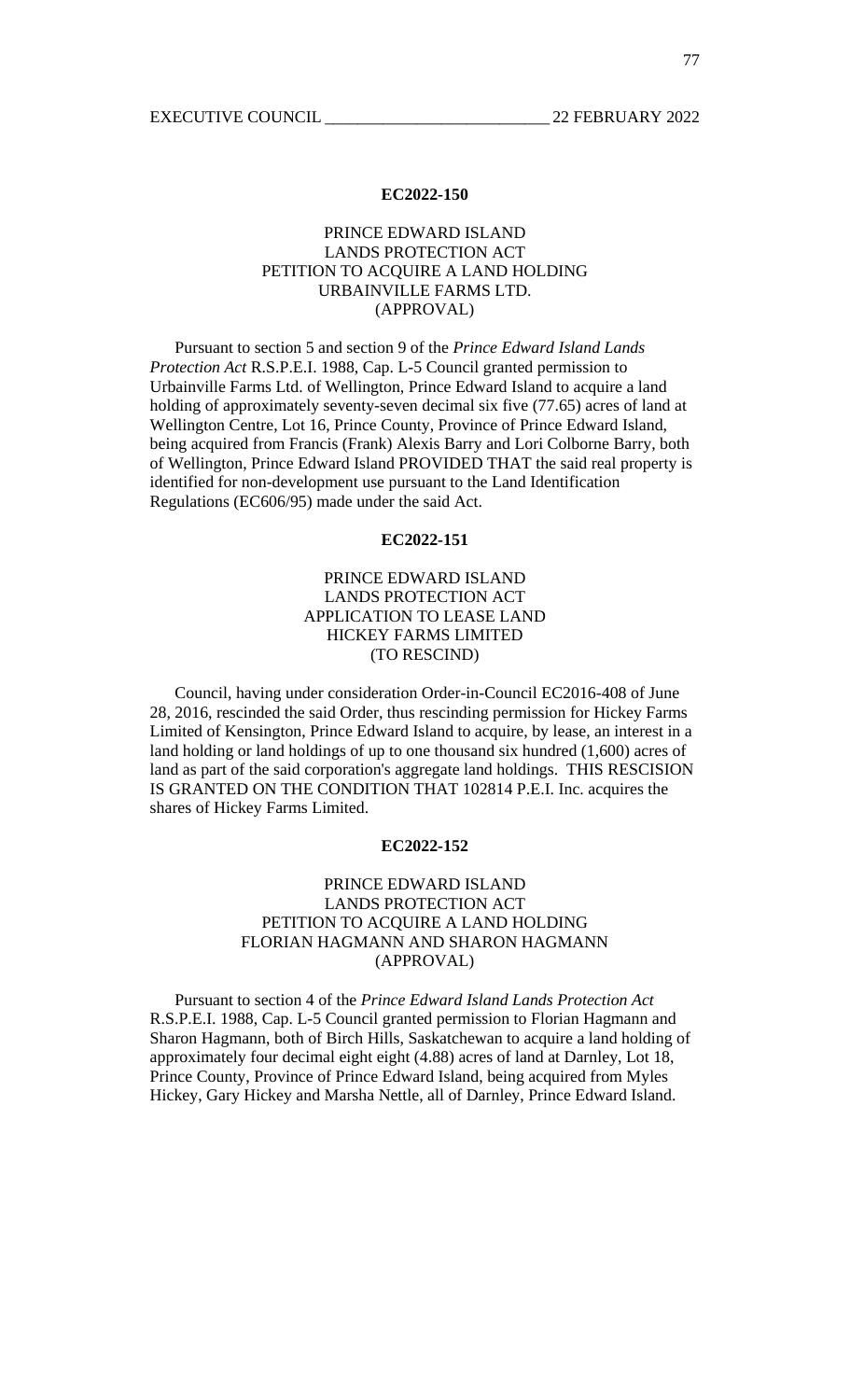## PRINCE EDWARD ISLAND LANDS PROTECTION ACT PETITION TO ACQUIRE A LAND HOLDING FLORIAN HAGMANN AND SHARON HAGMANN (APPROVAL)

 Pursuant to section 4 and section 9 of the *Prince Edward Island Lands Protection Act* R.S.P.E.I. 1988, Cap. L-5 Council granted permission to Florian Hagmann and Sharon Hagmann, both of Birch Hills, Saskatchewan to acquire a land holding of approximately thirty-three (33) acres of land at Darnley, Lot 18, Prince County, Province of Prince Edward Island, being acquired from Myles Hickey, Gary Hickey and Marsha Nettle, all of Darnley, Prince Edward Island PROVIDED THAT the said real property is identified for non-development use pursuant to the Land Identification Regulations (EC606/95) made under the said Act.

#### **EC2022-154**

# PRINCE EDWARD ISLAND LANDS PROTECTION ACT PETITION TO ACQUIRE A LAND HOLDING FLORIAN HAGMANN AND SHARON HAGMANN (APPROVAL)

 Pursuant to section 4 of the *Prince Edward Island Lands Protection Act* R.S.P.E.I. 1988, Cap. L-5 Council granted permission to Florian Hagmann and Sharon Hagmann, both of Birch Hills, Saskatchewan to acquire an interest in a land holding of approximately eight hundred and sixty decimal seven eight (860.78) acres of land at Darnley, Lot 18; New Annan, Lot 19; both in Prince County and Burlington, Sea View and Irishtown, all in Lot 20; Queens County, Province of Prince Edward Island, being acquired from Myles Hickey, Cheryl Hickey, Gary Hickey and Maria Hickey, all of Darnley, Prince Edward Island.

#### **EC2022-155**

# PRINCE EDWARD ISLAND LANDS PROTECTION ACT PETITION TO ACQUIRE A LAND HOLDING ALLAN MARSDEN (APPROVAL)

 Pursuant to section 4 of the *Prince Edward Island Lands Protection Act* R.S.P.E.I. 1988, Cap. L-5 Council granted permission to Allan Marsden of Richmond, British Columbia to acquire a land holding of approximately one decimal zero seven (1.07) acres of land at Grand River, Lot 14, Prince County, Province of Prince Edward Island, being acquired from Cackleberry Farm Store Ltd. of Grand River, Prince Edward Island.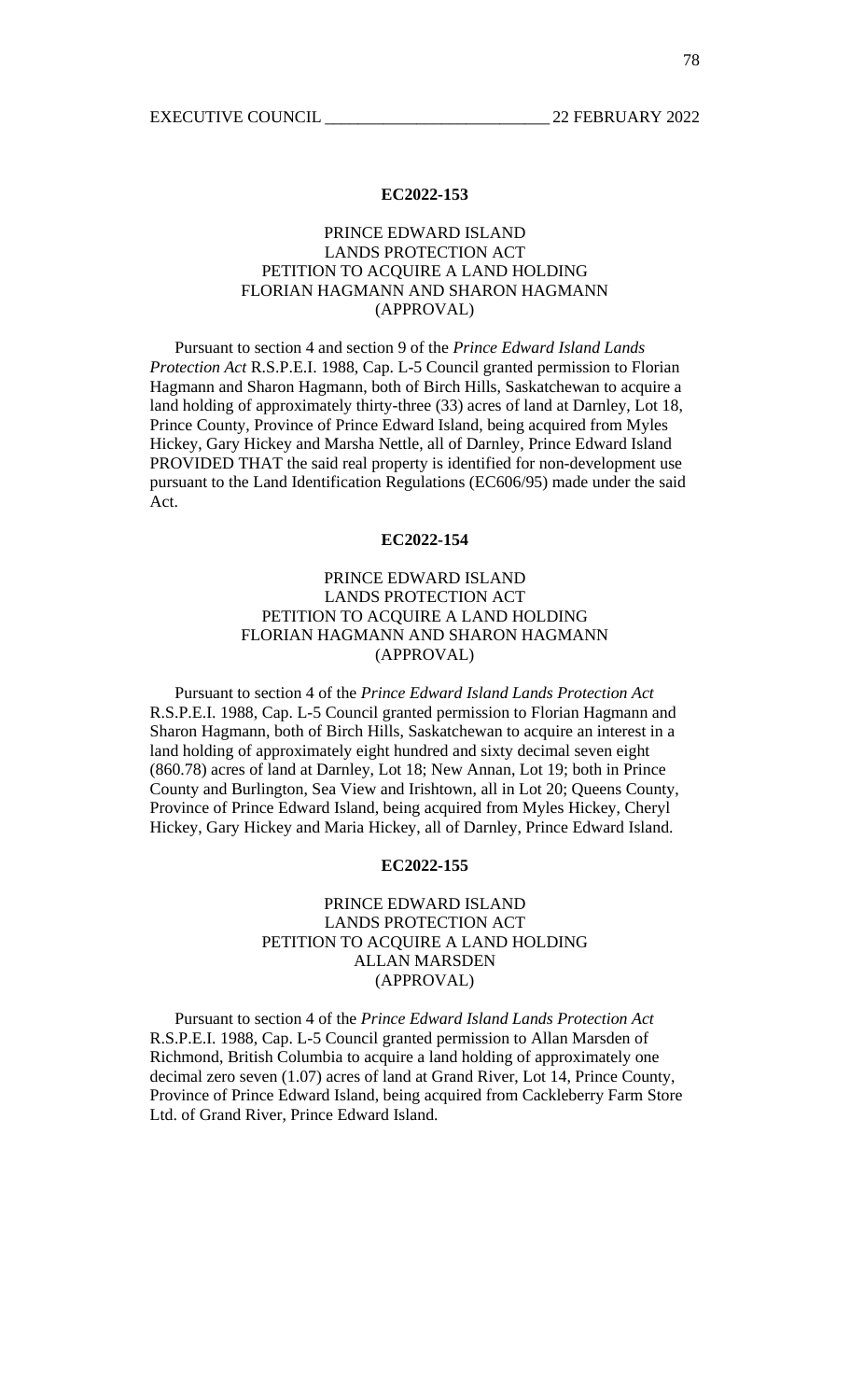# PRINCE EDWARD ISLAND LANDS PROTECTION ACT PETITION TO ACQUIRE A LAND HOLDING AMANDA RICHARDVILLE AND DANIEL HASHIMOTO (APPROVAL)

 Pursuant to section 4 of the *Prince Edward Island Lands Protection Act* R.S.P.E.I. 1988, Cap. L-5 Council granted permission to Amanda Richardville and Daniel Hashimoto, both of Porter Ranch, California to acquire a land holding of approximately fifty (50) acres of land at Hazelbrook, Lot 49, Queens County, Province of Prince Edward Island, being acquired from Todd E. MacLean, Savannah Belsher-MacLean and Roderick MacLean, all of Belfast, Prince Edward Island.

#### **EC2022-157**

# PRINCE EDWARD ISLAND LANDS PROTECTION ACT PETITION TO ACQUIRE A LAND HOLDING MARK TAYLOR AND TAMARA TAYLOR (APPROVAL)

 Pursuant to section 4 of the *Prince Edward Island Lands Protection Act* R.S.P.E.I. 1988, Cap. L-5 Council granted permission to Mark Taylor and Tamara Taylor, both of Halifax, Nova Scotia to acquire an interest in a land holding of approximately sixty-one decimal seven two (61.72) acres of land at Cornwall, Lot 32, Queens County, Province of Prince Edward Island, being acquired from Derrick Scott and Glen Scott, both of Cornwall, Prince Edward Island.

#### **EC2022-158**

## PRINCE EDWARD ISLAND LANDS PROTECTION ACT PETITION TO ACQUIRE A LAND HOLDING MICHAEL TIILI (DENIAL)

 Council, having under consideration an application (#N6257) for acquisition of a land holding under authority of section 4 of the *Prince Edward Island Lands Protection Act* R.S.P.E.I. 1988, Cap L-5, denied permission to Michael Tiili of Nanaimo, British Columbia, to acquire a land holding of approximately sixty-four (64) acres of land at Baldwin Road, Lot 51; and New Perth, Lot 52, both in Kings County, currently owned by Audrey Power and Janet MacKinnon, both of Montague, Prince Edward Island; Elizabeth Mooring, of New Perth, Prince Edward Island; and Carol Mooring and Nicole Mooring, both of Prince George, British Columbia.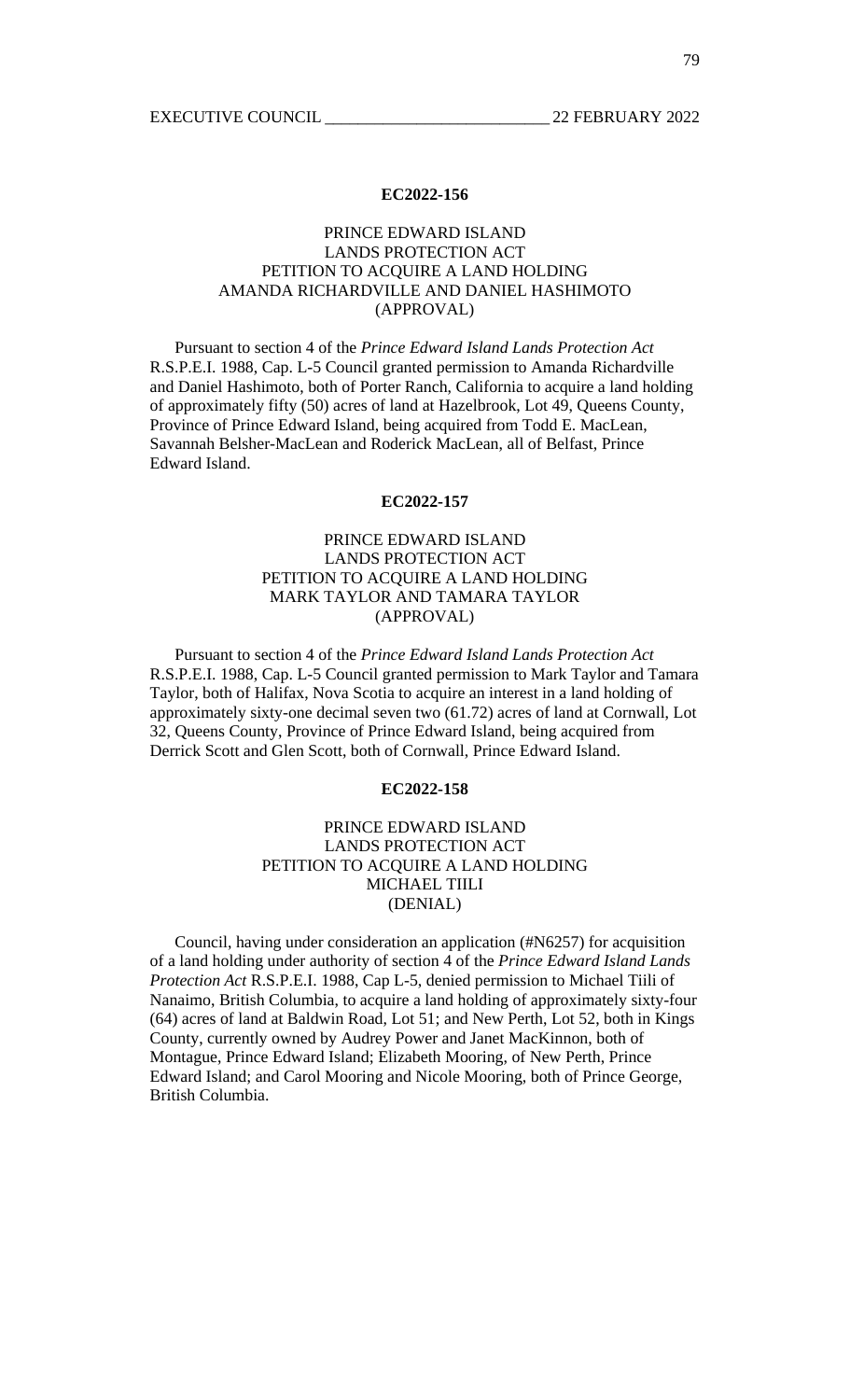## PRINCE EDWARD ISLAND LANDS PROTECTION ACT PETITION TO ACQUIRE A LAND HOLDING IAN URBINA (DENIAL)

 Council, having under consideration an application (#N6259) for acquisition of a land holding under authority of section 4 of the *Prince Edward Island Lands Protection Act* R.S.P.E.I. 1988, Cap L-5, denied permission to Ian Urbina of Washington, D.C. to acquire a land holding of approximately thirty-nine decimal five (39.5) acres of land at St. Margarets, Lot 44, Kings County, currently owned by Marwood Properties Inc. of Brudenell, Prince Edward Island.

## **EC2022-160**

# REGULATED HEALTH PROFESSIONS ACT COUNCIL OF THE COLLEGE OF MASSAGE THERAPISTS OF PRINCE EDWARD ISLAND APPOINTMENT

 Pursuant to subsection 7(4)(b) of the *Regulated Health Professions Act* R.S.P.E.I. 1988, Cap. R-10.1, Council made the following appointment to the Council of the College of Massage Therapists of Prince Edward Island:

## **NAME TERM OF APPOINTMENT**

Charlottetown to to the contract of the contract of the contract of the contract of the contract of the contract of the contract of the contract of the contract of the contract of the contract of the contract of the contra

Jeremy Coffin 22 February 2022 (reappointed) 19 February 2025

#### **EC2022-161**

# REGULATED HEALTH PROFESSIONS ACT COUNCIL OF THE PRINCE EDWARD ISLAND COLLEGE OF PHARMACY APPOINTMENTS

 Pursuant to clause 7(4)(b) of the *Regulated Health Professions Act* R.S.P.E.I. 1988, Cap. R-10.1, Council made the following appointments:

#### **NAME TERM OF APPOINTMENT**

| Eileen Conway-Martin             | 22 February 2022 |
|----------------------------------|------------------|
| O'Leary                          | tΩ               |
| (reappointed)                    | 22 January 2025  |
| Derrick Hoare                    | 22 February 2022 |
| New London                       | tΩ               |
| (vice William Caw, term expired) | 22 February 2025 |